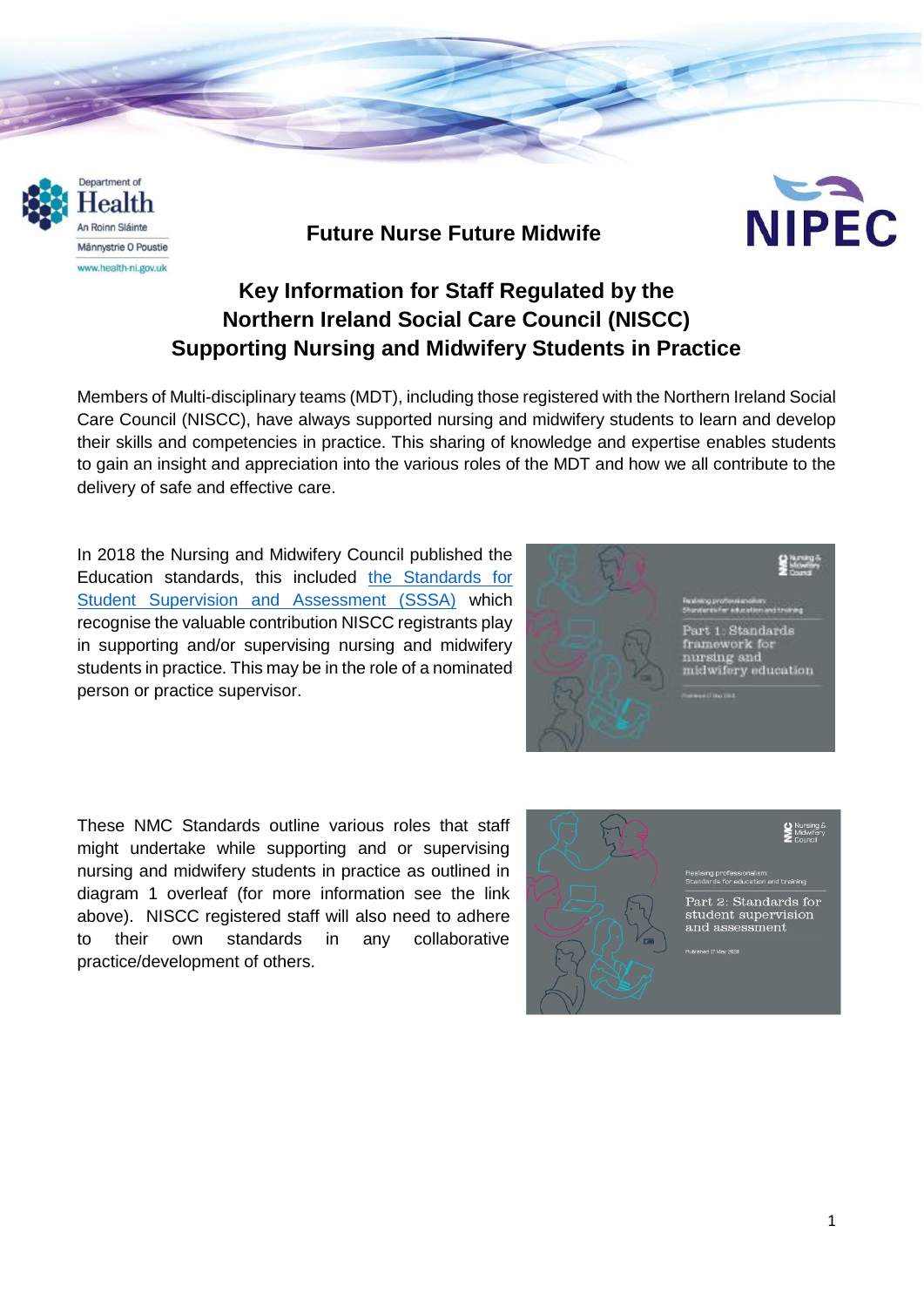

**All of the above individuals will work together to ensure safe and effective practice learning experiences for the student which upholds public protection and safety.**



The nominated person for each practice learning environment will normally be the ward sister/charge nurse/team leader/ registered manager.



All NMC registered nurses and midwives are capable of supervising students and serving as role models for safe and effective practice.

**NISCC** registered staff who have received the appropriate preparation may also fulfil this role.



All NMC registered nurses and midwives are capable of being a practice assessor and will have completed a preparation programme and evidenced that they meet the NMC Education Standards (2018) outcomes for the role.

**Link lecturer /practice tutor** 

Northern Ireland's three universities operate a link lecturer/ practice tutor system with an identified member of staff allocated to each practice learning environment who is the regular point of contact for the student and the practice learning environment



The academic assessor will be an affiliated member of staff from the student's university and a registered nurse or midwife. *\*Can be another healthcare professional in certain circumstances e.g. Nursing and Midwifery Prescribing*



Each HSC Trust has a Practice Education Team to provide professional support, advice and guidance to the nominated person, practice supervisors and practice assessors within the HSCTs. The universities will provide support to independent and voluntary sector.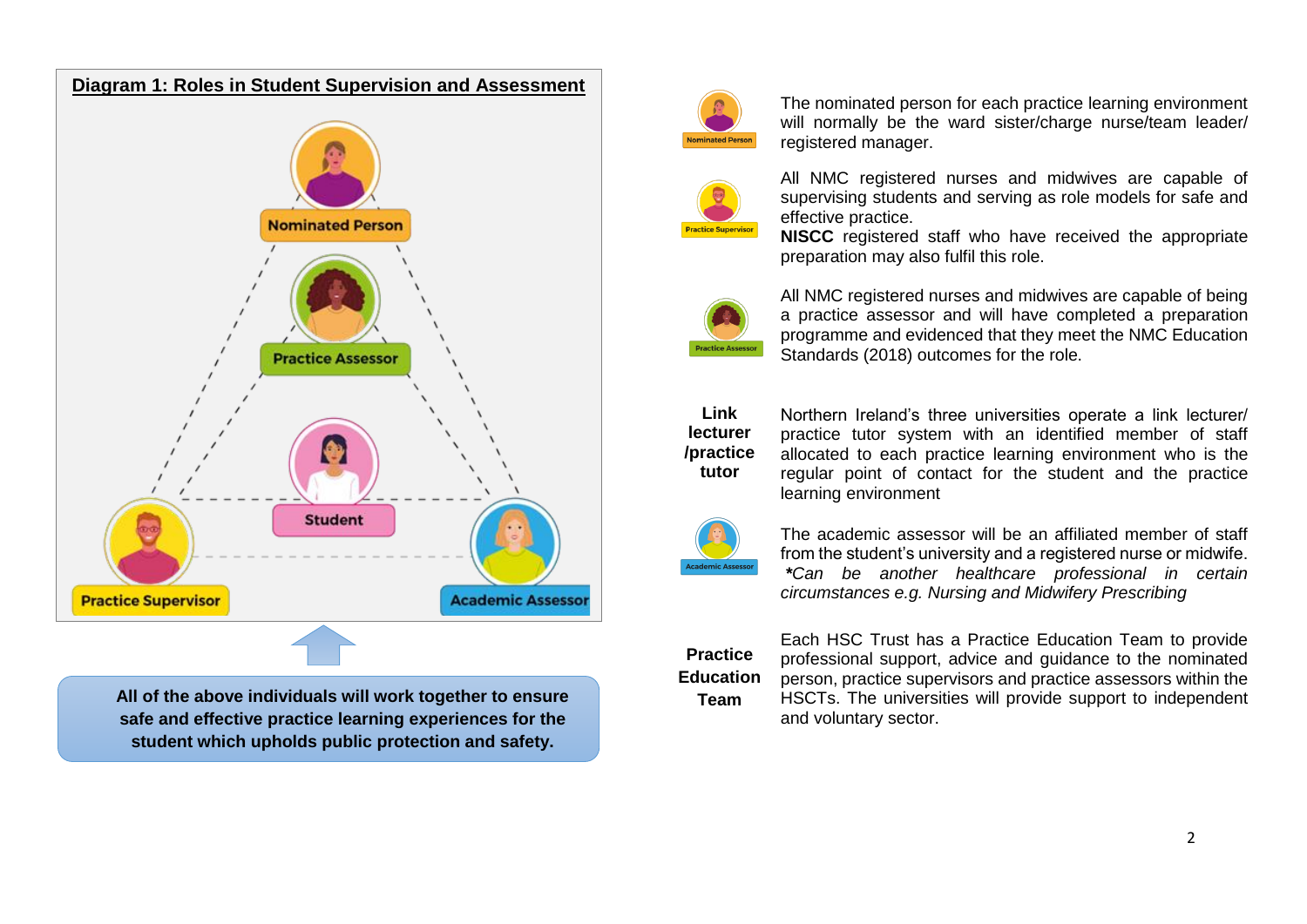## **Practice Placement Environment Educational Audit**

A Practice Learning Environment Educational Audit is undertaken to determine if an area has the capacity, facilities and resources in place to support students. As part of this process, the nominated person, the link lecturer/practice tutor, and where applicable (within HSCTs) the Practice Education Facilitator will be named. In addition, the available number of practice supervisors and practice assessors in the area will be identified.

The Educational Audit will also provide a brief introduction to the practice learning environment including an overview profile of the individuals who will use the service and the learning opportunities that will enable students to meet the NMC communication and relationship management skills and nursing and midwifery procedures. This may also include other learning opportunities which are aligned to this experience.

#### **What will this mean in practice for NISCC staff?**

- Students will continue to work with and learn from a range of people who will positively contribute to their learning, but may not be NMC registered (SSSA 2018). To that end students will continue to have practice learning experiences (PLE) within residential, day-care or domiciliary care settings.
- Students will maintain contact with their link lecturer during their PLE, who is contactable via the university.
- Nursing students will have a printed or electronic Northern Ireland Practice Assessment Document (NIPAD) reflective of their field of practice, and Midwifery students will have printed or electronic Midwifery Ongoing Record of Achievement Document (MORA). These assessment tools are used to record the students' learning and development in practice, and a means of identifying the learning outcomes the student expects to achieve during their PLE. These will be individual to the stage and programme the student is undertaking and will be clearly documented in their NIPAD/MORA. In line with SSSA (2018) the practice supervisor can provide, organise and tailor such learning opportunities for the student and contribute to the NIPAD/MORA.
- The student is expected to seek out learning opportunities and share their learning objectives with the practice supervisor. They in turn will arrange learning opportunities to support and enable students meet their learning objectives.
- The practice supervisor will work alongside the student and observe their practice and performance at times during their practice learning experience.
- The Practice Supervisor will authenticate student learning in the students' NIPAD/MORA verifying when the student demonstrate skills linked to the specific learning objectives to an appropriate level related to their learning outcomes and the stage of their education.
- During the student's practice learning experience the practice supervisor will regularly provide the student with effective feedback on their achievements, proficiencies and overall conduct. This will be recorded in the student's NIPAD/MORA and if required feedback will be given to the student's NMC registered practice supervisor, practice assessor, link lecturer or academic assessor where professional concerns or issues have been raised. The practice assessor will seek feedback from the practice supervisor/s to inform the student assessment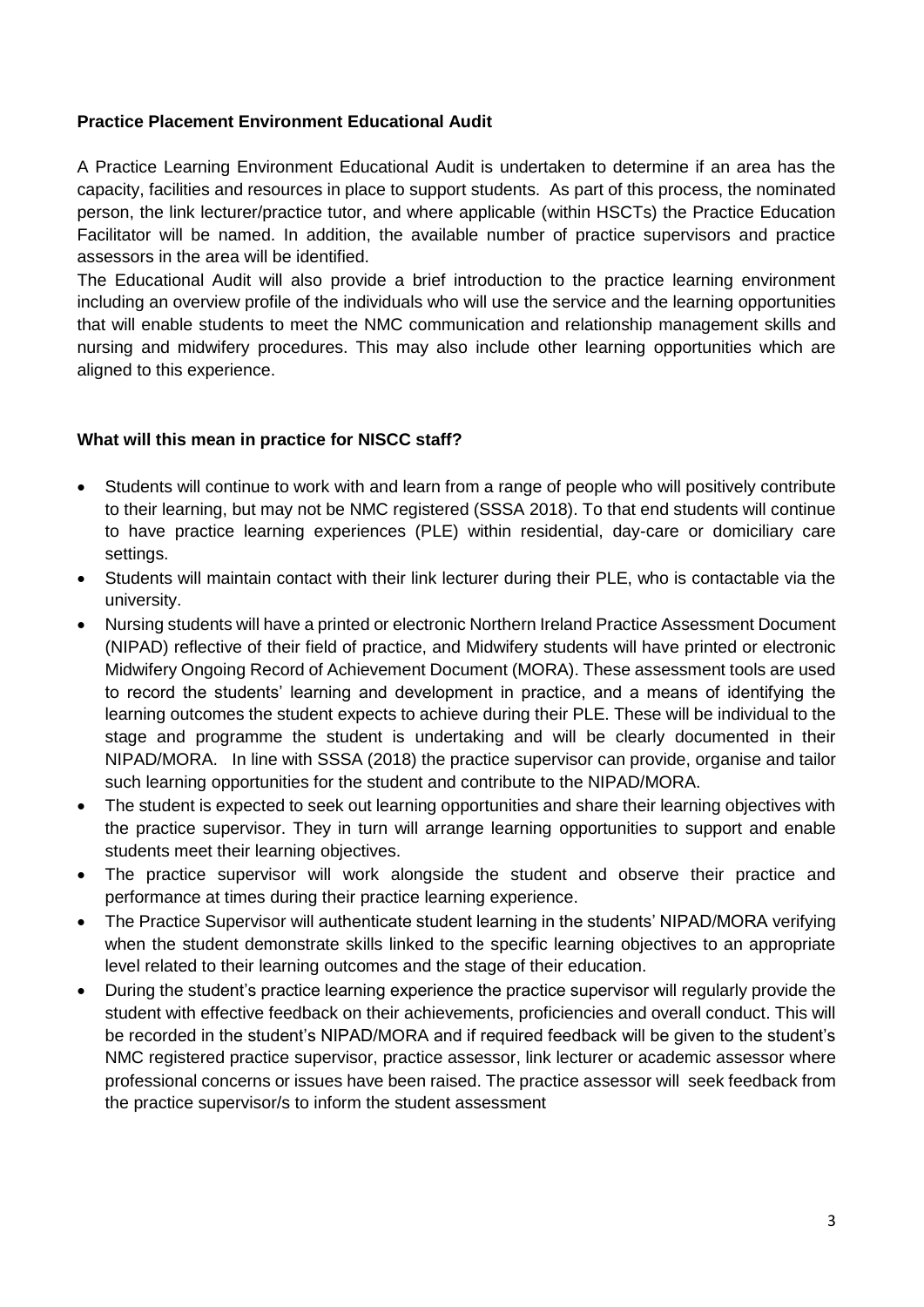### **Learning experiences particular to residential/social care settings may include opportunities to:**

- develop a range of knowledge and skills in verbal and non-verbal communication skills and other care practices
- make reasonable adjustments when necessary in order to communicate, provide and share information, deliver care in a manner that promotes optimum understanding and engagement and facilitates equal access to high quality care
- ensure that people of all ages with a range of mental, physical, cognitive and behavioural health challenges, including their families and carers are actively involved in, and understand, care decisions
- develop a range of skills in nursing and midwifery procedures as outlined in the NIPAD/MORA e.g.

- supporting a person with their nutritional requirements
- managing and maintaining personal hygiene
- medication management
- positioning, safe handling and prevention of immobility complications
- wound management
- assessment of how clients are admitted to the area, planning, implementing and recording care
- enteral nutrition e.g. NG/PEG tube insertion and management
- basic life support

#### **Nursing - NIPAD Midwifery - MORA**

- collaborating effectively to support women with complex psychological circumstances and mental illness including alcohol, drug depression and anxiety
- arranging a safe environment and appropriate support if acute mental illness, violence or abuse is identified
- assessing mental health and wellbeing through discussion about appetite, energy levels, sleeping pattern, ability to cope with daily living, mood, anxiety and depression and family relationships
- implementing care that meets the woman's psychological needs after birth through ongoing assessment, support and care for all aspects of the woman's mental health and wellbeing, encouraging referral if there are concerns about the partner's mental health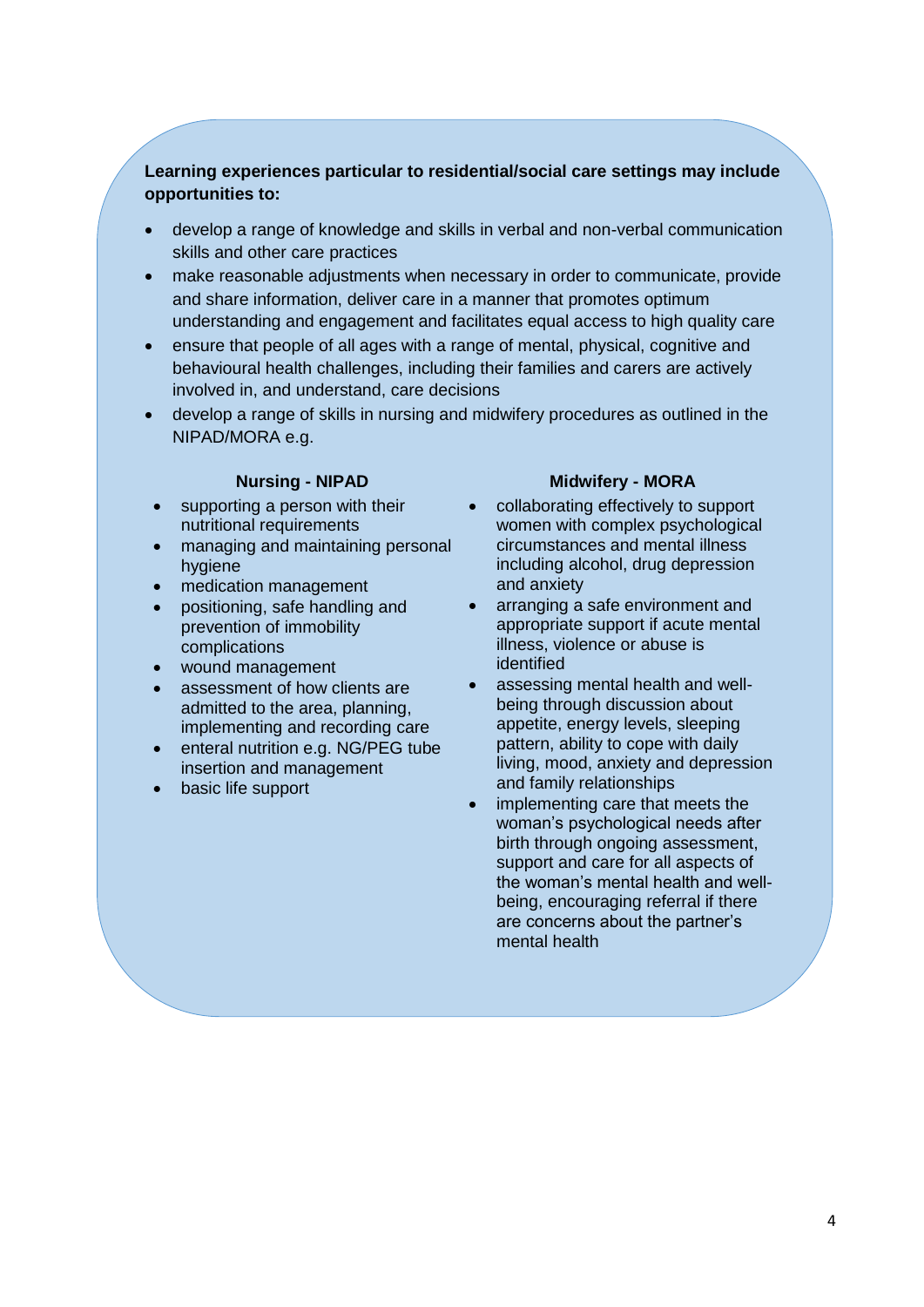**Resources available which may support you for the role:** There are a wide range of resources available online via the [NIPEC FNFM website](https://nipec.hscni.net/service/fnfm/) on the [NIPEC FNFM Resource page](https://nipec.hscni.net/service/fnfm/fnfm-resources/) and the Health [and Social Care Learning Centre](https://www.hsclearning.com/) including:

- **1.** [A Guide for those Responsible for Student Supervision and Assessment in Practice](https://nipec.hscni.net/download/projects/current_work/highstandards_education/future_nurse_future_midwife/fnfm_resources/A-Guide-for-those-Responsible-for-Student-Supervision-and-Assessment-in-Practice..pdf) is available on [NIPEC FNFM Resource page](https://nipec.hscni.net/service/fnfm/fnfm-resources/) and is in draft until all NMC programmes have been approved
- **2.** Raising and escalating concerns flowchart (in the above document, Appendix 2)
- *3.* Health and Social Care Learning Centre Programmes: *(log in to your [HSC Learning Centre](https://www.hsclearning.com/) account to view)*
	- a. The Fundamentals of Supervision and Assessment Programme
	- b. FNFM Practice Supervisor Practice Assessor Transitioning Programme
	- c. FNFM Practice Supervisor Practice Assessor New to Role Programme
- **4.** Standards Student Supervision and Assessment (SSSA) 2018 Frequently asked questions trifold leaflet available on [NIPEC FNFM Resource page:](https://nipec.hscni.net/service/fnfm/fnfm-resources/) a fact sheet with frequently asked questions and answers to support staff as they take on the new role
- **5.** Practice Supervisor Practice Assessor Fact Sheet available on [NIPEC FNFM Resource page:](https://nipec.hscni.net/service/fnfm/fnfm-resources/) a fact sheet with key information to support staff as they take on the new roles.
- **6.** Practice Education Teams within each HSC Trust and the Link Lecturer are available to provide support, advice and guidance to the nominated person, practice supervisors and practice assessors and will support students to ensure that the NMC Education Standards (2018) are met including the SSSA. For Example, the delivery of the SSSA Awareness Programme workshops for Staff regulated by NISCC will be delivered via the Practice Education Teams within each HSC Trust and the University Link Lecturers.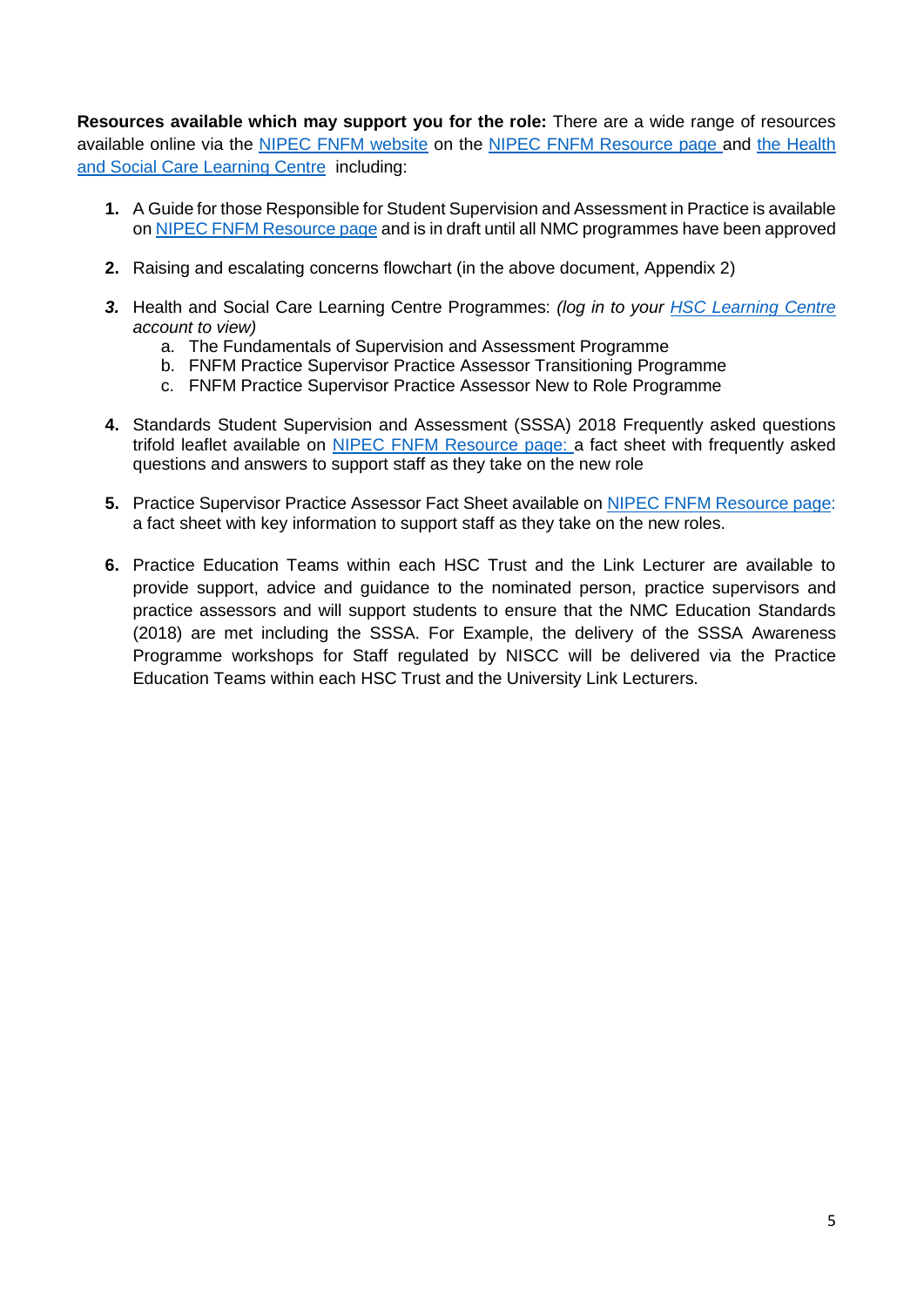**Appendix One: Roles and Responsibilities Matrix for Social Care, Independent and Voluntary Sector Staff Supporting Students**

| <b>Role</b>                                                                                                                                                                      | Can this person<br>undertake role of: |                                    | <b>What</b>                                        |                                                                                                                                                                                                                                                      | Can<br>contribute | Who can support this person                                                                                                          |
|----------------------------------------------------------------------------------------------------------------------------------------------------------------------------------|---------------------------------------|------------------------------------|----------------------------------------------------|------------------------------------------------------------------------------------------------------------------------------------------------------------------------------------------------------------------------------------------------------|-------------------|--------------------------------------------------------------------------------------------------------------------------------------|
|                                                                                                                                                                                  | <b>Practice</b><br><b>Supervisor</b>  | <b>Practice</b><br><b>Assessor</b> | <b>Preparation</b><br>is required                  | <b>Level of responsibility</b>                                                                                                                                                                                                                       | to NIPAD<br>/MORA | in their role?                                                                                                                       |
| <b>Registered Nurse /</b><br><b>Midwife</b>                                                                                                                                      | Yes <sup>1</sup>                      | Yes <sup>2</sup>                   | Practice<br>Assessor<br>Preparation<br>Programme   | Registered Nurse /Midwife is<br>responsible for oversight of learning<br>opportunities supported by the link<br>lecturer                                                                                                                             | Yes               | <b>Senior Social Care Support</b><br>$\bullet$<br>worker<br>Social Care Support worker<br>Day care worker<br>Supported living worker |
| <b>Registered Social</b><br>Worker                                                                                                                                               | Yes                                   | <b>No</b>                          | Practice<br>Supervisor<br>preparation<br>programme | Registered Social Worker is<br>responsible for oversight of learning<br>opportunities supported by the link<br>lecturer                                                                                                                              | Yes               | Senior Social Care Support<br>worker<br>Social Care Support worker<br>Day care worker<br>Supported living worker                     |
| <b>Social Care Manager</b>                                                                                                                                                       | Yes                                   | <b>No</b>                          | Practice<br>Supervisor<br>preparation<br>programme | Social Care Manager is responsible<br>for oversight of learning<br>opportunities supported by the link<br>lecturer                                                                                                                                   | Yes               | Senior Social Care Support<br>worker<br>Social Care Support worker<br>Day care worker<br>Supported living worker                     |
| <b>Social Care Support</b><br><b>Worker/Senior</b><br><b>Social Care Support</b><br><b>Worker with a NISCC</b><br>Level 5 Management<br>Induction qualification<br>or equivalent | Yes                                   | <b>No</b>                          | Practice<br>Supervisor<br>preparation<br>programme | Social Care Support Worker/Senior<br>Social Care Support Worker with a<br>NISCC Level 5 Management<br>Induction qualification or equivalent<br>is responsible for oversight of<br>learning opportunities supported by<br>the link lecturer & manager | Yes               | Senior Social Care Support<br>$\bullet$<br>worker<br>Social Care Support worker<br>Day care worker<br>Supported living worker        |
| <b>Social Care Support</b><br>Worker*                                                                                                                                            | <b>No</b>                             | <b>No</b>                          | None                                               | The Practice Supervisor is<br>responsible for oversight of learning<br>opportunities supported by the link<br>lecturer                                                                                                                               | <b>No</b>         | Senior Social Care Support<br>$\bullet$<br>worker<br>Social Care Support worker<br>Day care worker<br>Supported living worker        |

 $\overline{a}$ 1 & 2 Cannot be a Practice Supervisor and Practice Assessor for the same student but can undertake the same role for different students at the same time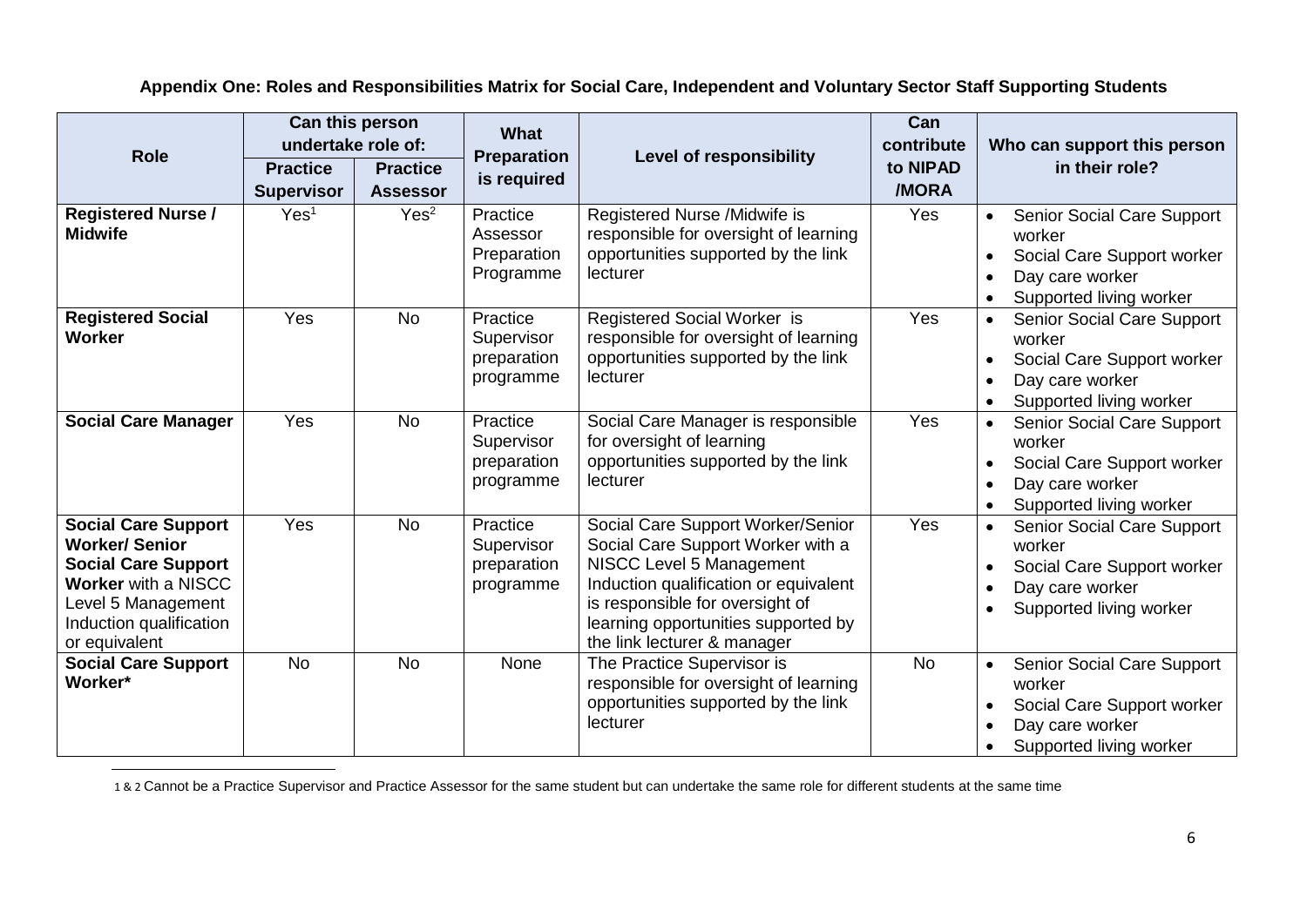#### **Notes section:**

- As outlined in the NI Model for SSSA, the Practice Assessor will undertake the initial progress and final review over the practice learning experience or series of practice learning experiences.
- Although registered nurses (RN) work in some social care settings, their 'role' / title can be senior support worker. If the person is a RN, on the NMC Register, they may act as a PS & PA. However, if they are no longer on the NMC register and a Social Care Worker on the NISCC register they cannot act as PA.
- Social Care Support workers with a NISCC Level 5 Management Induction qualification OR equivalent can be a Practice Supervisor, with support from a Link Lecturer, and can contribute to the students NIPAD/MORA.
- Social Care Support staff with a BSc Hons. Nursing, rather than NISCC Level 5 and who are not on the NMC register, can support students in practice, however they cannot act as a Practice Supervisor or Practice Assessor. In these cases the position on the NISCC Register is what will be considered.
- Social care support workers\* may hold a variety of titles and may work in a variety of social care settings. For example, in day care, supported living, domiciliary care.
- The Registered Nurse Manager, Register Social Work Manager and Social Care Manager can contribute to the student's NIPAD/MORA